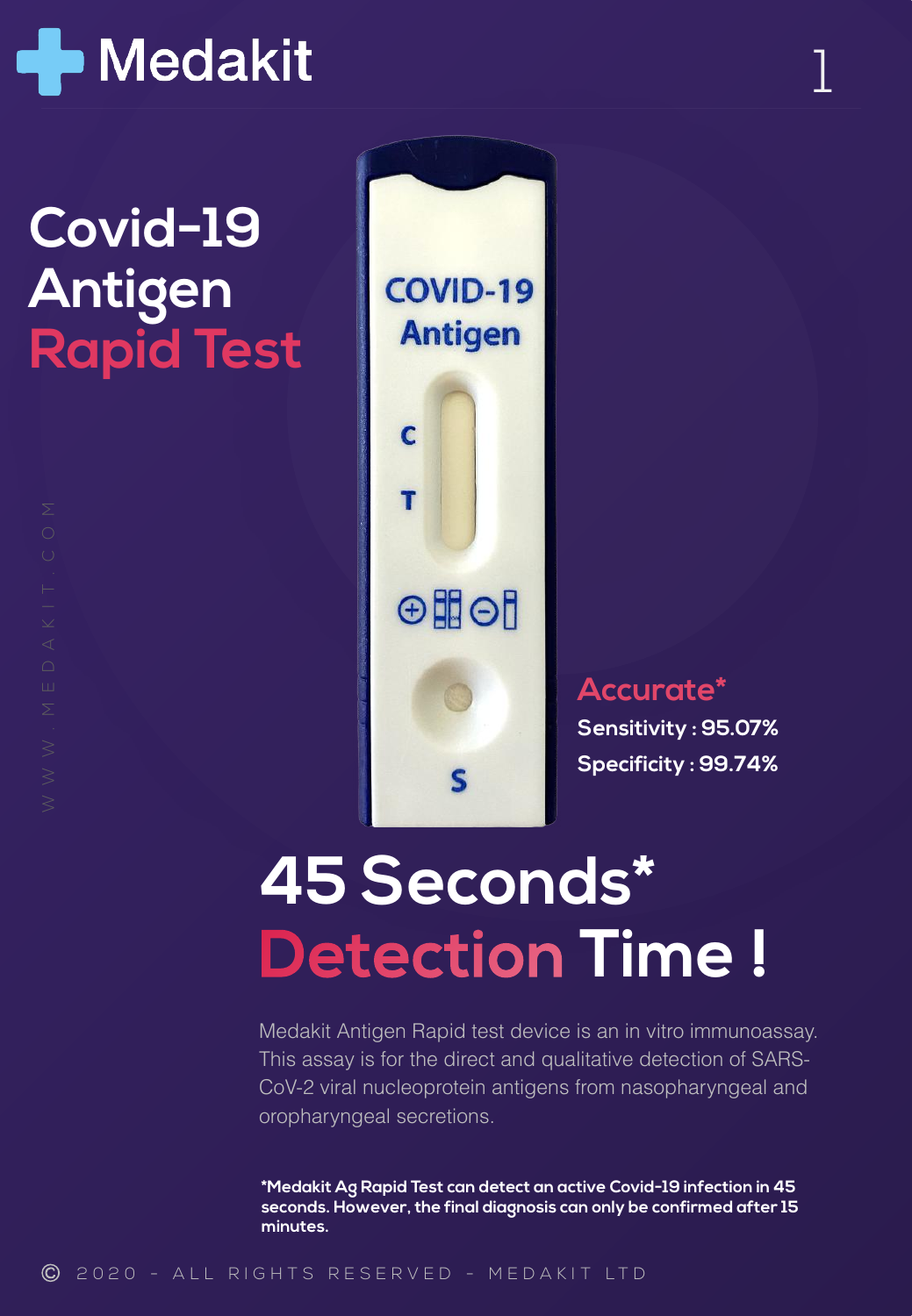

Introduction

**1.**

# **Medakit Ag Rapid Test**

The Medakit Antigen Rapid test is a game-changing diagnosis solution that allows a qualitative and direct diagnosis of an active Covid-19 infection within 15 minutes. This solution is massively scalable, cost effective and highly accurate.



### **Advantages**

- **• Detects an active infection**
- Easy to use

**Accurate**

- No extra equipment required
- Rapid detection in 45 seconds, final diagnosis in 15 minutes.
- Room temperature storage

A Clinical evaluation on 585

sensitivity of **95.07%** and a

samples confirmed a

specificity of **99.74%**



#### **2. Incredibly fast**

It takes less than 2 minutes to administer the test. Results are available within seconds.



This test can be used in the **3.** European Union

Medakit can currently produce up to 800,000 antigens tests per day.

#### **Easy to use procedure**